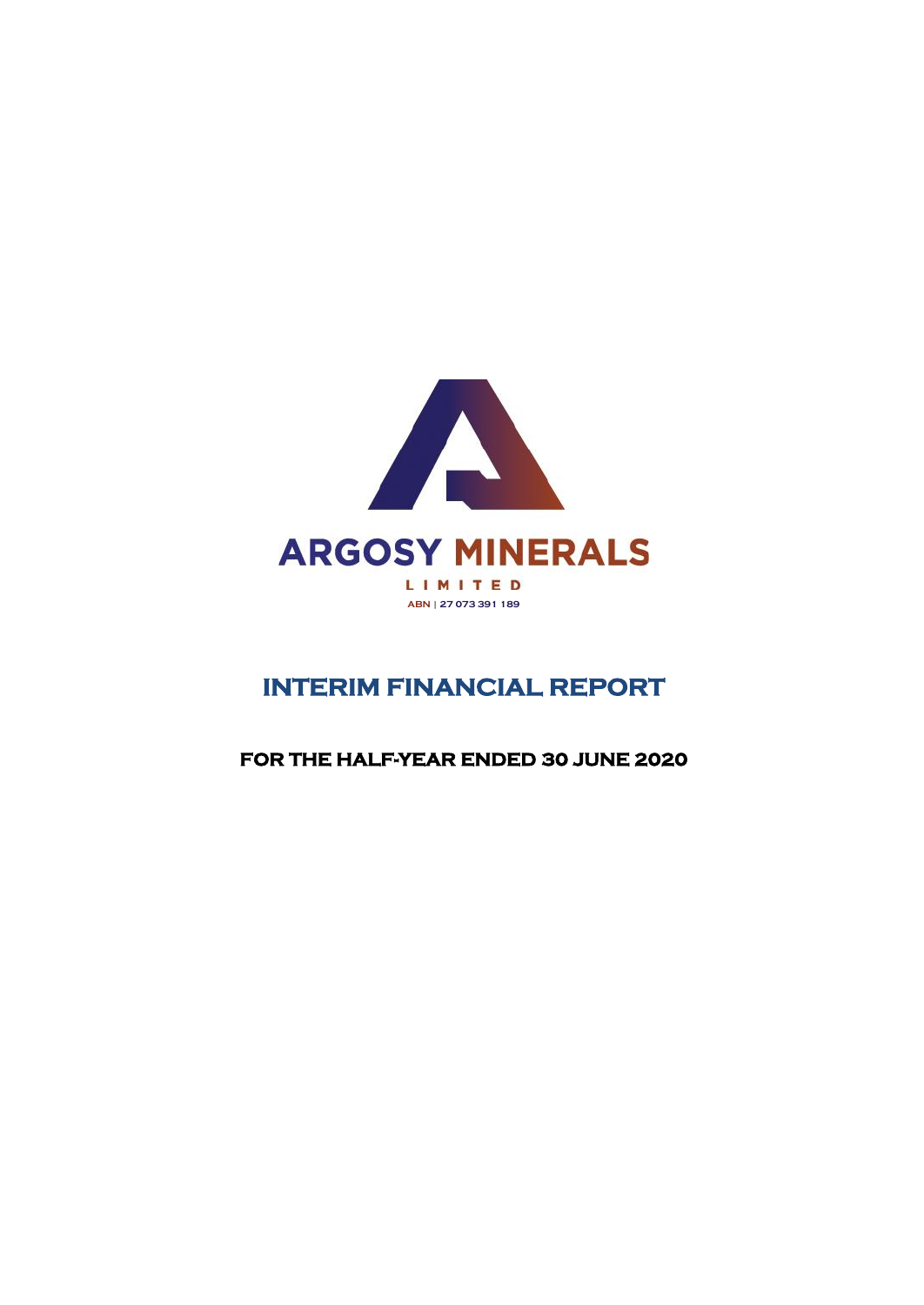

|                                                                               | Page           |
|-------------------------------------------------------------------------------|----------------|
| Corporate directory                                                           | 1              |
| Directors' report                                                             | 2              |
| Auditors' independence declaration                                            | $\overline{7}$ |
| Independent auditor's review report to the members of Argosy Minerals Limited | 8              |
| Directors' declaration                                                        | 10             |
| Consolidated statement of profit or loss and other comprehensive income       | 11             |
| Consolidated statement of financial position                                  | 12             |
| Consolidated statement of changes in equity                                   | 13             |
| Consolidated statement of cash flows                                          | 14             |
| Notes to the financial statements                                             | 15             |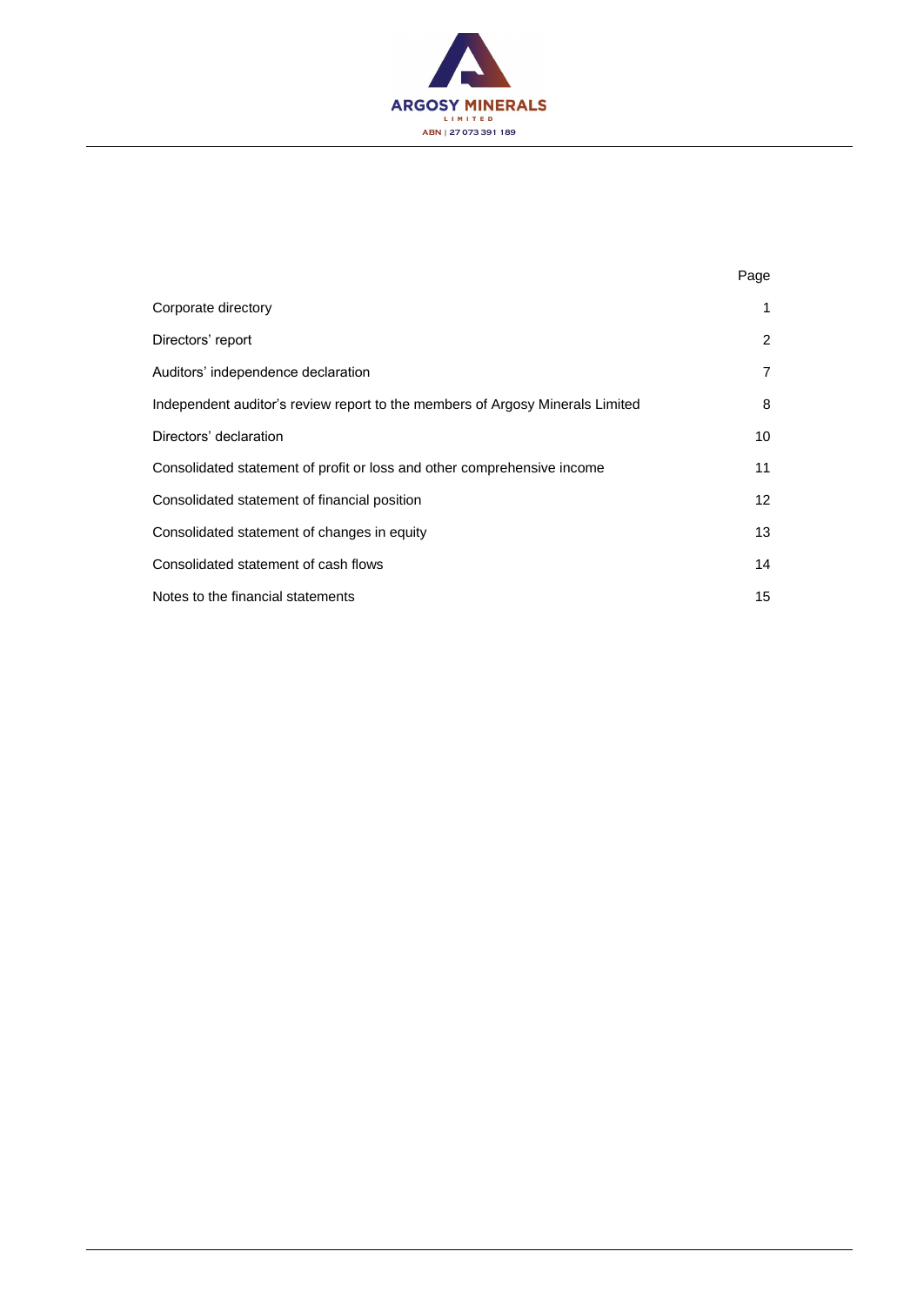

### **Corporate directory**

#### **Directors**

Mr Alex Molyneux – Non-Executive Chairman Mr Jerko Zuvela – Managing Director Mr Ranko Matic – Non-Executive Director Mr Malcolm Randall – Non-Executive Director

#### **Secretary**

Ms Andrea Betti

#### **Registered Office**

Level 2, 22 Mount Street Perth WA 6000 Australia Telephone: (08) 6188 8181 Fax: (08) 6188 8182 Website: [www.argosyminerals.com.au](http://www.argosyminerals.com.au/) Email: [admin@argosyminerals.com.au](mailto:admin@argosyminerals.com.au)

#### **Share Registry**

Automic Registry Services Level 2 267 St Georges Terrace Perth WA 6000

Telephone: +61 8 9324 2099

#### **Auditors**

RSM Australia Level 32, Exchange Tower 2 The Esplanade Perth WA 6000

#### **Solicitors**

HWL Ebsworth Level 14, Australia Square 264-278 George Street Sydney NSW 2000 Ph: +61 2 9334 8923 Fax: +61 2 8507 6582

#### **Home Exchange**

Australian Securities Exchange Limited Home Branch: Perth

ASX Code: AGY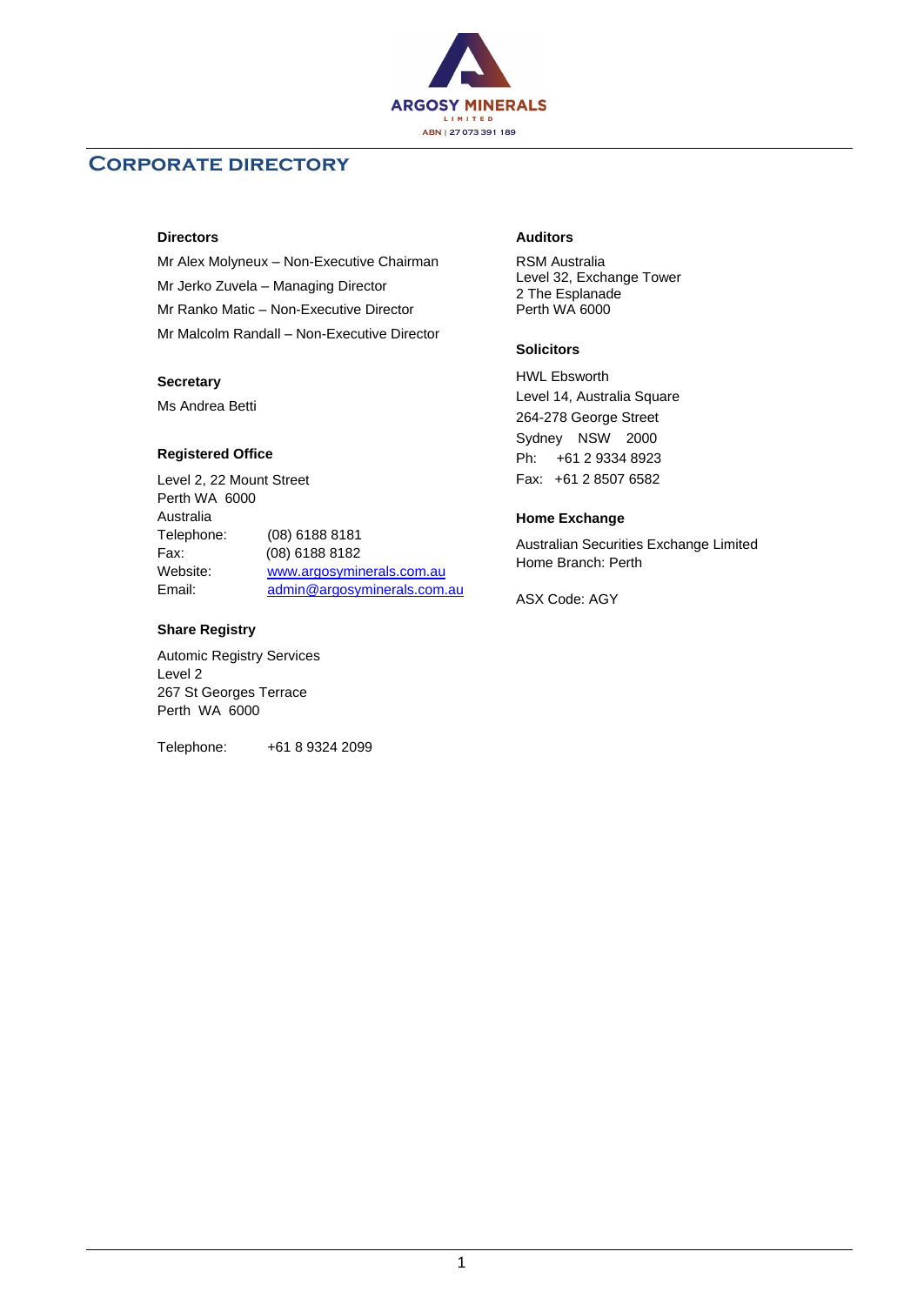

The Directors of Argosy Minerals Limited present their report, together with the financial statements, on the consolidated entity (referred to hereafter as the "Group") consisting of Argosy Minerals Limited (referred to hereafter as the 'company' or 'parent entity') and the entities it controlled at the end of, or during, the half-year ended 30 June 2020.

#### **Directors**

The following persons were directors of Argosy Minerals Limited during the whole of the financial half-year and up to the date of this report, unless otherwise stated:

Jerko Zuvela Alexander Molyneux Ranko Matic Malcolm Randall

#### **Principal Activities**

The principal activity of the Group during the period was the development of the Rincon Lithium Project and exploration of the Tonopah Lithium Project. No significant change in the nature of this activity occurred during the financial period.

#### **Consolidated Results**

|                                             | <b>Half-Year Ended</b><br>30 June 2020 | <b>Half-Year Ended</b><br>30 June 2019 |
|---------------------------------------------|----------------------------------------|----------------------------------------|
|                                             |                                        |                                        |
| Consolidated loss before income tax expense | (1,386,499)                            | (1,322,620)                            |
| Income tax benefit expense                  | $\blacksquare$                         | ۰                                      |
| Net loss                                    | (1,386,499)                            | (1,322,620)                            |

#### **Dividends Paid or Recommended**

No dividends have been declared, provided for or paid in respect of the half-year (30 June 2019: Nil).

#### **Corporate**

The Company held its Annual General Meeting on 27 May 2020.

#### **Review of Operations**

Argosy has a current 77.5% (and ultimate 90%) interest in the Rincon Lithium Project. The Rincon Lithium Project is the flagship asset in Argosy's lithium development strategy, and is located in Salta Province, Argentina. The Company also has a 100% interest in the Tonopah Lithium Project in Nevada, USA.

The milestones achieved during this Reporting Period establish that Argosy is genuinely delivering on its 'fast-track' lithium development strategy and remains confident of achieving key upcoming milestones. Argosy is committed to building a sustainable lithium production company, highly leveraged to the forecast growth in the lithium-ion battery sector.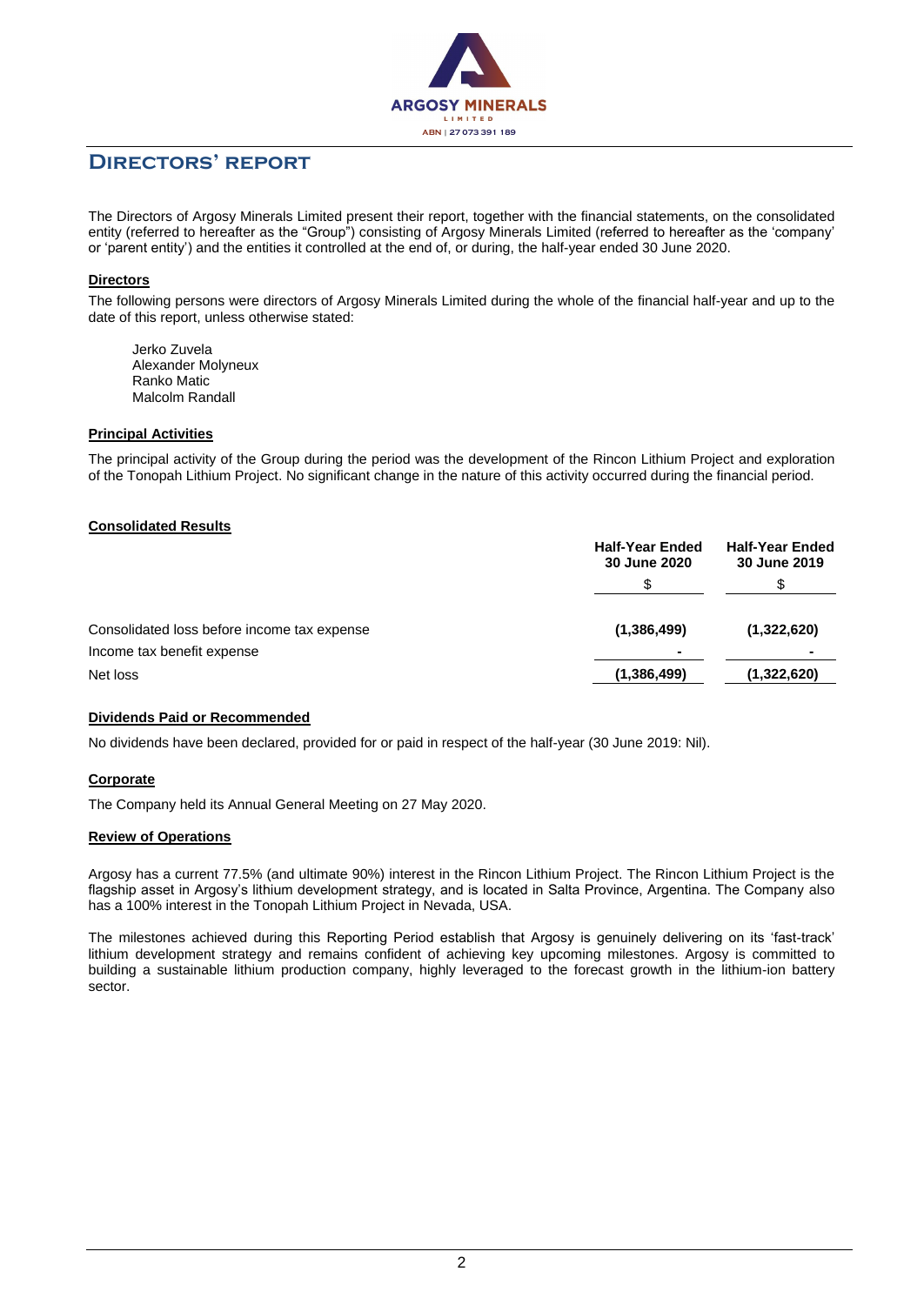



**Argosy Minerals Limited – Rincon Lithium Project Location Map**

#### **Rincon Lithium Project**

The Rincon Lithium Project is the flagship asset in Argosy's lithium development strategy, and is located within the Salar del Rincon in Salta Province, Argentina, in the world renowned "lithium triangle". The Project comprises up to 2,794 hectares of mining concessions and mining easement right landholdings, and is a JV partnership with pre-eminent lithium processing expert Pablo Alurralde. The Company has established a well-defined pathway to target commercial production of LCE product.

During the reporting period and to date, the Company made substantial progress at the Project, with the major project milestones accomplished being:

- Received permitting approvals from Salta Province regulatory authorities, for construction of the ~2,000tpa commercial lithium carbonate processing plant module and subsequent lithium production operations – as part of staged scale-up development of the Rincon Lithium Project;
- Argosy joins the exclusive list of international lithium carbonate producers chemical process tested and proven to produce >99.5% Li<sub>2</sub>CO<sub>3</sub> product;
- First export shipment comprising  $~5$  tonnes of high quality >99.5% Li<sub>2</sub>CO<sub>3</sub> product delivered to Mitsubishi Corporation RtM Japan Ltd - joining exclusive list of international lithium carbonate product exporters;
	- Continued progress with LCE product end-users for potential commercial scale product offtake
		- Rincon product samples customer tested by Japanese cathode manufacturer achieve 99.88% Li2CO3 purity, whilst 99.94% Li2CO<sup>3</sup> purity achieved by Korean cathode manufacturer
- Clean technology validated with green credentials confirming very low energy and raw water requirements for commercial scale operations at Rincon Project;
- CSR program initiatives continued and adapted to suit Covid-19 conditions;
- Rincon industrial scale pilot plant and site operations recommenced (post Covid-19 suspension), producing high purity >99.5% Li<sub>2</sub>CO<sub>3</sub> product;
- Argosy progressing on preferred funding solution for the 2,000tpa development capital requirement; and
- Regulatory approval/permit applications works continuing for enlarged ~10,000tpa commercial scale project development.

The milestones achieved during the reporting period, and to date, reinforce the Company is genuinely and continues delivering on its 'fast-track' lithium development strategy, providing additional options to consider accelerating the scaleup development timeframe of the project. Argosy remains confident that key upcoming milestones and achievements will prove successful to demonstrate the long-term sustainability and progress toward commercial scale development at the Rincon Lithium Project.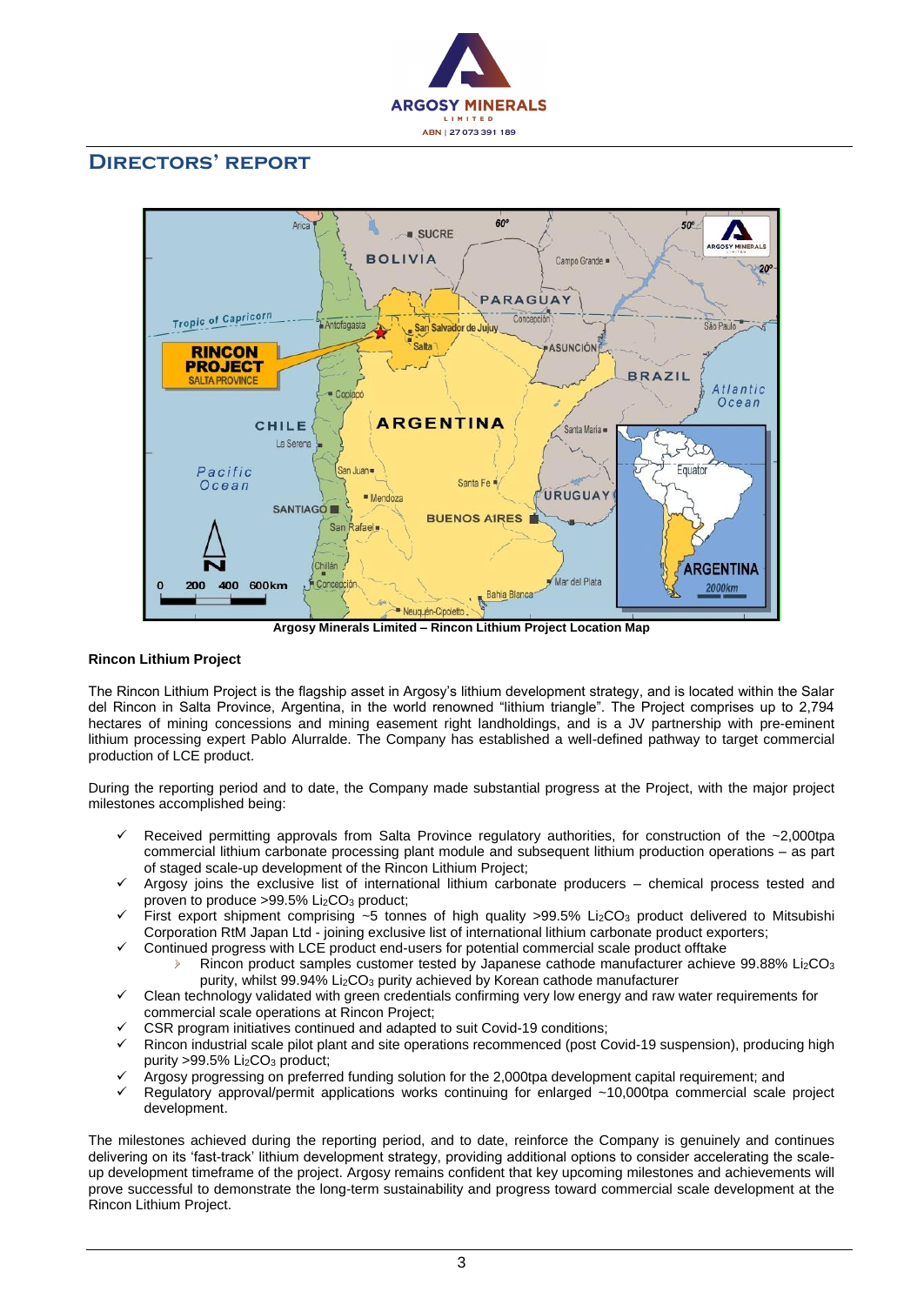

Key objectives for Argosy during the remainder of 2020 at the Rincon Lithium Project include finalising negotiations with potential capital providers with an aim to implement a funding solution and commence construction works for the ~2,000tpa Li<sub>2</sub>CO<sub>3</sub> processing plant operation and associated development, the Company will aim to progress toward executing an off-take agreement for 2,000tpa battery quality lithium carbonate product with a potential strategic partner, and continue delivering additional high-quality >99.5% lithium carbonate product produced from the industrial scale pilot plant operations into the executed Sales Agreement with Mitsubishi Corporation RtM Japan Ltd. The Company will also continue the approvals process for development of the 10,000tpa commercial scale operation.

With the continuation of the Covid-19 pandemic, the Company is taking appropriate safety measures and actions to protect our staff and business operations, including precautions advised and regulated by the Australian and Argentine Governments. As a result, the objectives noted above may be delayed or extended.

*Forward Looking Statements: Statements regarding plans with respect to the Company's mineral properties are forward looking statements. There can be no assurance that the Company's plans for development of its mineral properties will proceed as expected. There can be no assurance that the Company will be able to confirm the presence of mineral deposits, that any mineralisation will prove to be economic or that a mine will successfully be developed on any of the Company's mineral properties.*

*Cautionary Statements: Argosy confirms that it is not aware of any new information or data that materially affects the information*  included in the original market announcement and, in the case of Mineral Resources or Ore Reserves, that all material assumptions and *technical parameters underpinning the estimates in the relevant market announcement continue to apply and have not materially changed. Argosy confirms that the form and context in which the Competent Person's findings are presented have not been materially modified from the original market announcement.*

#### *Competent Person's Statement – Rincon Lithium Project*

*The information contained in this ASX release relating to Exploration Results has been prepared by Mr Jerko Zuvela. Mr Zuvela is a Member of the Australasian Institute of Mining and Metallurgy and has sufficient experience that is relevant to the style of mineralisation and type of deposit under consideration and to the activity being undertaken to qualify as a Competent Person as defined in the 2012 Edition of the Australasian Code for Reporting of Exploration Results, Mineral Resources and Ore Reserves. Mr Zuvela is the Managing Director of Argosy Minerals Ltd and consents to the inclusion in this announcement of this information in the form and context in which it appears. The information in this announcement is an accurate representation of the available data from exploration at the Rincon Lithium Project.*

*Chemical Engineer's Statement: The information in this announcement that relates to lithium carbonate processing is based on*  information compiled and/or reviewed by Mr Pablo Alurralde. Mr Alurralde is the President of Puna Mining S.A. and consents to the inclusion in this announcement of this information in the form and context in which it appears. Mr Alurralde is a chemical engineer with a *degree in Chemical Engineering from Salta National University in Argentina. Mr Alurralde has sufficient experience which is relevant to the lithium carbonate and lithium hydroxide processing and testing undertaken to evaluate the data presented.*

#### **Tonopah Lithium Project**

The Company has a 100% interest in the tenements comprising the Tonopah Lithium Project (TLP), located in Nevada, USA.

The TLP provides a relatively very cheap and low-risk opportunity to take an early stage lithium brine project and apply the Argosy strategy – as demonstrated at our Rincon Lithium Project, to similarly advance TLP. The Project is located in one of the world's most favourable and stable mining jurisdictions and home to the USA's burgeoning electric vehicle industry, with well-developed infrastructure and a skilled local workforce.

The Project has the following key characteristics:

- Located within the Big Smokey Valley region in Nevada, USA, and comprises 425 claims covering an area of ~34.25km².
- Directly analogous to the neighbouring Silver Peak Lithium Mine deposit model, both geologically and structurally.
- SRK completed a technical review of the Project and provided positive validation of the lithium brine resource potential.
- Geophysical survey data available over the Project area, identifying lithium brine targets areas.
	- The lithium brine deposit model has the following key geological features:
		- Closed basin structures, with lithium bearing host rocks in an area of high evaporation;
		- Basin fill that includes clay, sand and ash horizons that can act as traps and lithium-brine reservoirs;
		- Expected presence of key stratigraphic marker horizons, including the Bishop Tuff, which is the key  $\blacktriangleright$ lithium brine-hosting horizon at Silver Peak Mine;
		- Known active and paleo geothermal activity and recent faulting;
		- Anomalous lithium in the surface sediments and near-surface waters;
		- Little to no drilling has penetrated the key buried, paleo brine targets; and
		- The commercial viability of the in-situ lithium mineralisation is established by continuous production at the Silver Peak Mine.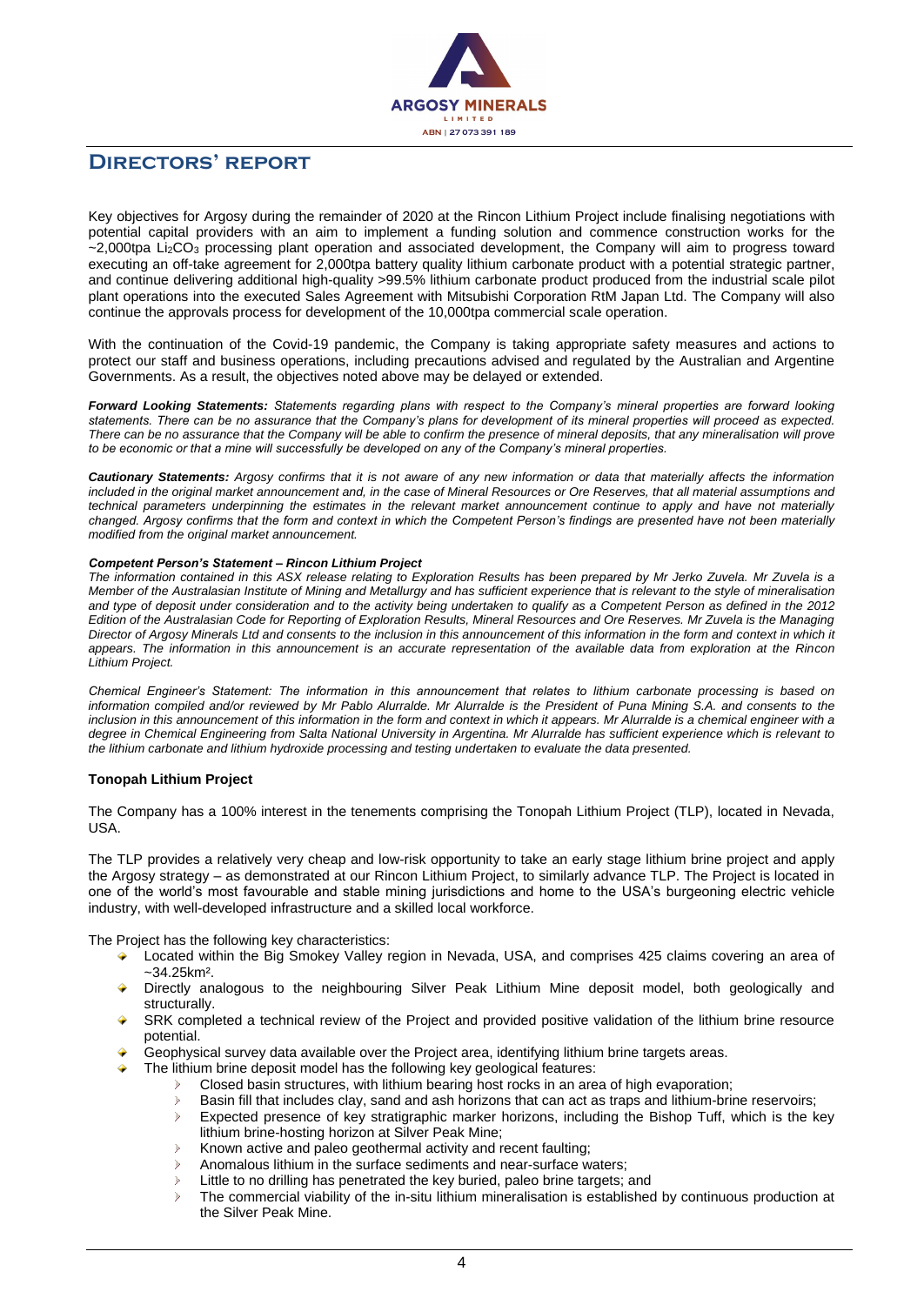

- There is considerable data on the geology, hydrology and structural controls on the mineralisation of the Silver Peak Mine, as a result of its long history.
- High quality regional and site infrastructure will facilitate project development. The Project is within a 40 minute drive from the regional mining centre of Tonopah - located 336km from Las Vegas and 380km from Reno, Nevada.



**Argosy Minerals Limited – Tonopah Lithium Project Location Map**

Argosy will proceed to formulate the most effective development strategy and work programme for the Project, pending Covid-19 pandemic conditions easing and a return to a normalised situation in the USA.

#### **Significant Changes in the State of Affairs**

There were no significant changes in the state of affairs of the Group during the financial half-year.

#### **Events after Reporting Date**

The impact of the Covid-19 pandemic is ongoing. Operations at the Rincon Lithium Project in Argentina were suspended during the half-year as announced on 20 March 2020. Operations recommenced in June as announced on 10 June, with the Company establishing relevant protocols and is continuing to monitor the Covid-19 situation and potential impacts on operations. It is not practicable to estimate the potential impact, positive or negative, after the reporting date. The situation is continually developing and is dependent on measures imposed by the Australian and Argentine Governments, and other countries, such as maintaining social distancing requirements, quarantine, travel restrictions and any economic stimulus that may be provided.

No other matters or circumstances have arisen since the end of the half-year which significantly affected or may significantly affect the operations of the Group, the results of those operations or the state of affairs of the Group in future financial years.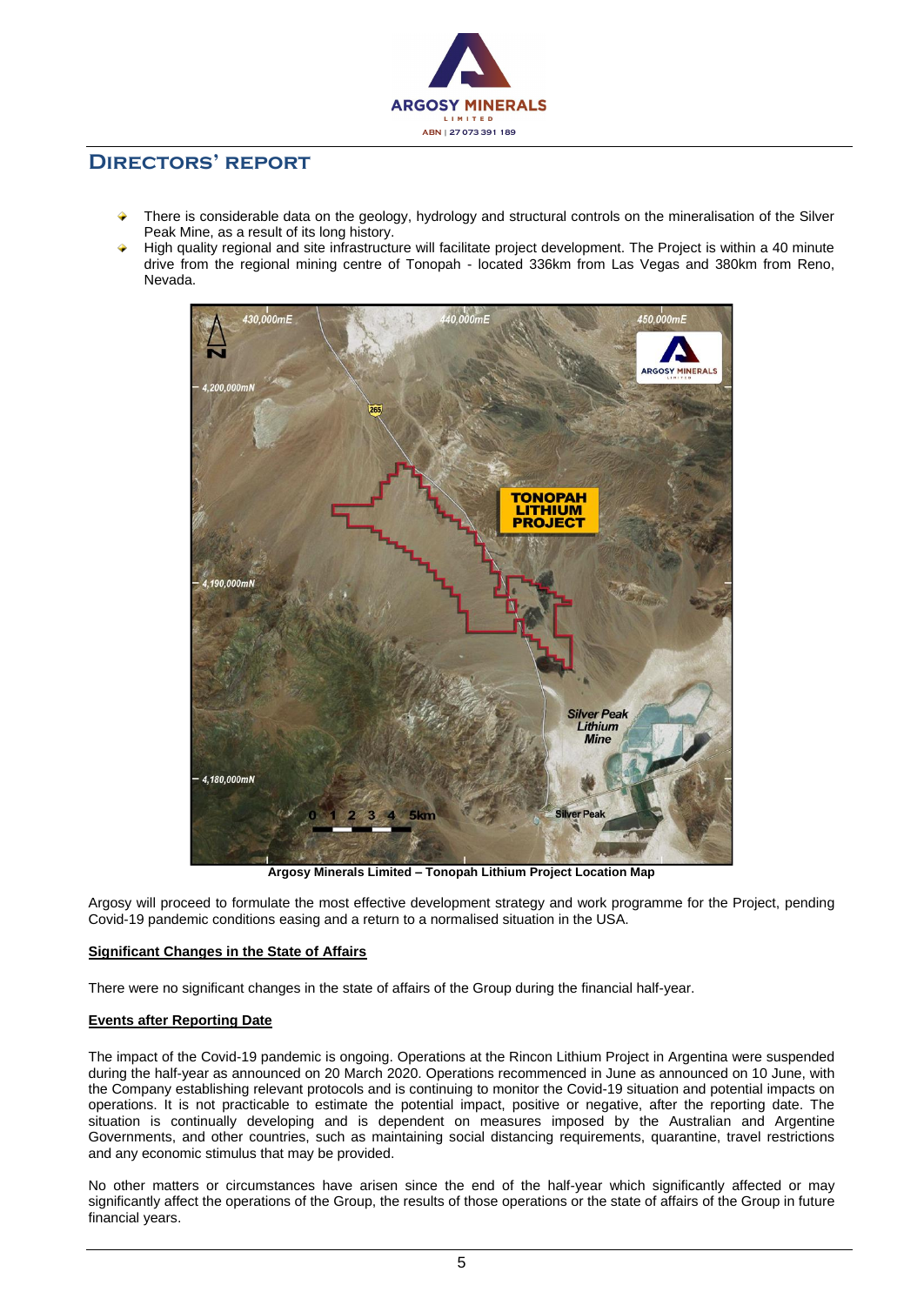

#### **Auditor's Independence Declaration**

A copy of the auditor's independence declaration as required by section 307C of the Corporations Act 2001 is set out immediately after this Directors' Report.

This report is made in accordance with a resolution of directors, pursuant to section 306(3)(a) of the Corporations Act 2001.

On behalf of the directors

 $Z - 6$ 

**Jerko Zuvela Managing Director** Perth, Western Australia

11 September 2020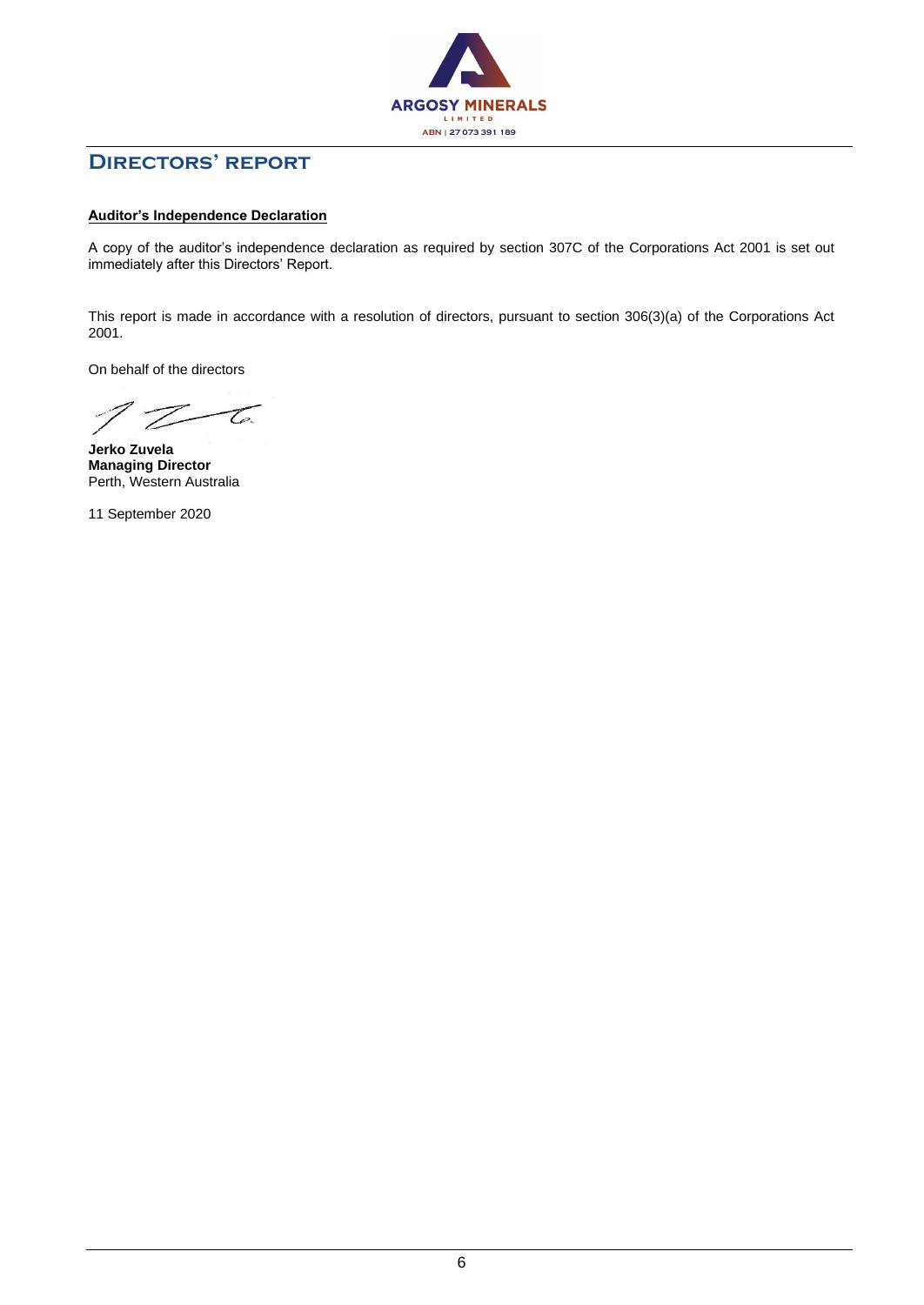

#### **RSM Australia Partners**

Level 32, Exchange Tower 2 The Esplanade Perth WA 6000 GPO Box R1253 Perth WA 6844

> T +61 (0) 8 9261 9100 F +61 (0) 8 9261 9111

> > www.rsm.com.au

#### **AUDITOR'S INDEPENDENCE DECLARATION**

As lead auditor for the review of the financial report of Argosy Minerals Limited for the half-year ended 30 June 2020, I declare that, to the best of my knowledge and belief, there have been no contraventions of:

- (i) the auditor independence requirements of the *Corporations Act 2001* in relation to the review; and
- (ii) any applicable code of professional conduct in relation to the review.

RSM

RSM AUSTRALIA PARTNERS

 $\overrightarrow{Im}$ 

Perth, WA<br>
Dated: 11 September 2020<br>
Partner Partner Dated: 11 September 2020

#### **THE POWER OF BEING UNDERSTOOD** AUDIT | TAX | CONSULTING

RSM Australia Partners is a member of the RSM network and trades as RSM. RSM is the trading name used by the members of the RSM network. Each member of the RSM network is an independent accounting and consulting firm which practices in its own right. The RSM network is not itself a separate legal entity in any jurisdiction. RSM Australia Partners ABN 36 965 185 036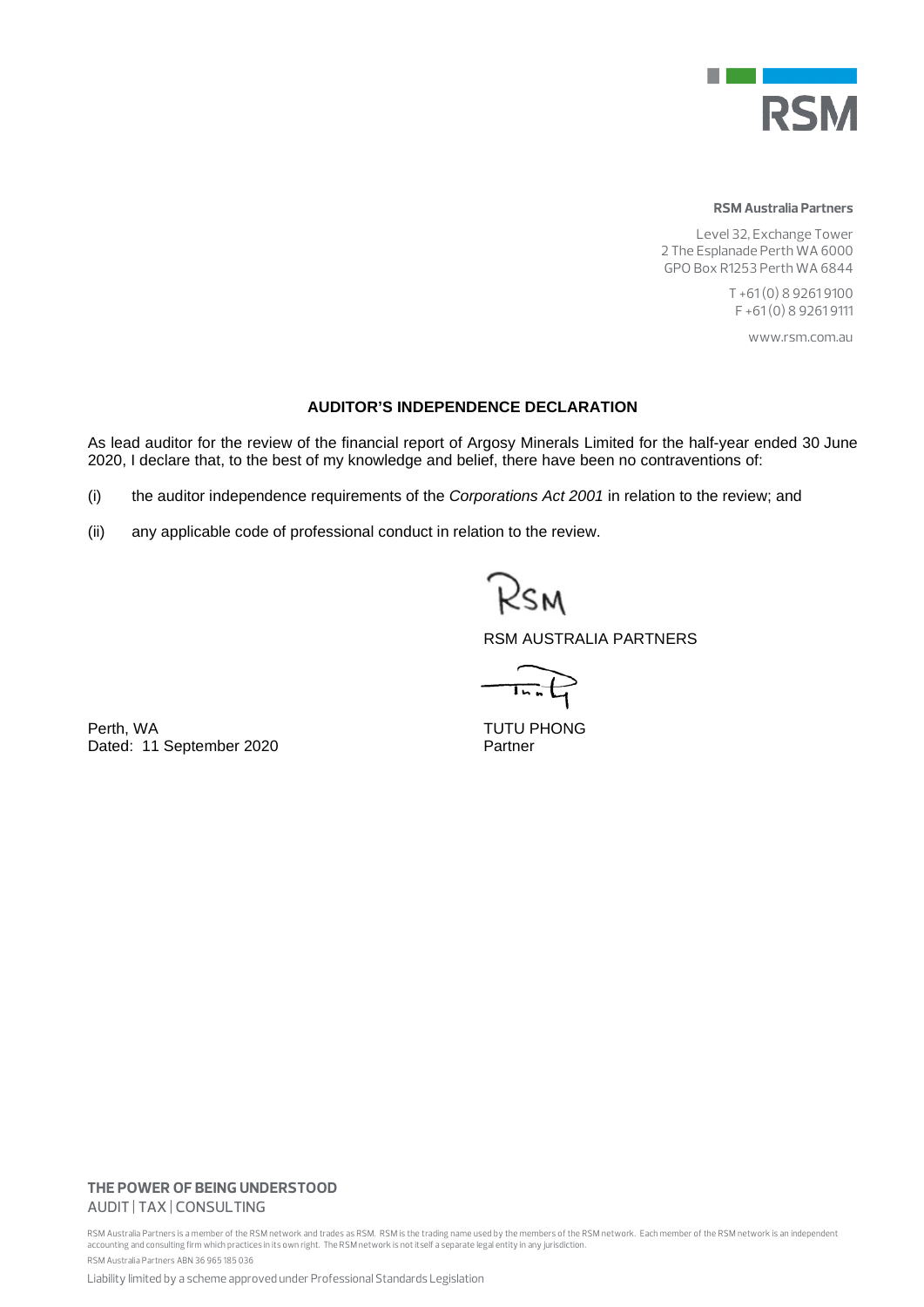

#### **RSM Australia Partners**

Level 32, Exchange Tower 2 The Esplanade Perth WA 6000 GPO Box R1253 Perth WA 6844

> T +61 (0) 8 9261 9100 F +61 (0) 8 9261 9111

> > www.rsm.com.au

#### **INDEPENDENT AUDITOR'S REVIEW REPORT TO THE MEMBERS OF ARGOSY MINERALS LIMITED**

#### **Report on the Half-Year Financial Report**

We have reviewed the accompanying half-year financial report of Argosy Minerals Limited, which comprises the statement of financial position as at 30 June 2020, the statement of profit or loss and other comprehensive income, statement of changes in equity and statement of cash flows for the half-year ended on that date, notes comprising a summary of significant accounting policies and other explanatory information, and the directors' declaration of the consolidated entity comprising the company and the entities it controlled at the half-year end or from time to time during the half-year.

#### *Directors' Responsibility for the Half-Year Financial Report*

The directors of the company are responsible for the preparation of the half-year financial report that gives a true and fair view in accordance with Australian Accounting Standards and the *Corporations Act 2001* and for such internal control as the directors determine is necessary to enable the preparation of the half-year financial report that is free from material misstatement, whether due to fraud or error.

#### *Auditor's Responsibility*

Our responsibility is to express a conclusion on the half-year financial report based on our review. We conducted our review in accordance with Auditing Standard on Review Engagements ASRE 2410 *Review of a Financial Report Performed by the Independent Auditor of the Entity*, in order to state whether, on the basis of the procedures described, we have become aware of any matter that makes us believe that the half-year financial report is not in accordance with the *Corporations Act 2001* including: giving a true and fair view of the consolidated entity's financial position as at 30 June 2020 and its performance for the half-year ended on that date; and complying with Accounting Standard AASB 134 *Interim Financial Reporting* and the *Corporations Regulations 2001*. As the auditor of Argosy Minerals Limited, ASRE 2410 requires that we comply with the ethical requirements relevant to the audit of the annual financial report.

A review of a half-year financial report consists of making enquiries, primarily of persons responsible for financial and accounting matters, and applying analytical and other review procedures. A review is substantially less in scope than an audit conducted in accordance with Australian Auditing Standards and consequently does not enable us to obtain assurance that we would become aware of all significant matters that might be identified in an audit. Accordingly, we do not express an audit opinion.

#### **THE POWER OF BEING UNDERSTOOD** AUDIT | TAX | CONSULTING

RSM Australia Partners is a member of the RSM network and trades as RSM. RSM is the trading name used by the members of the RSM network. Each member of the RSM network is an independent accounting and consulting firm which practices in its own right. The RSM network is not itself a separate legal entity in any jurisdiction. RSM Australia Partners ABN 36 965 185 036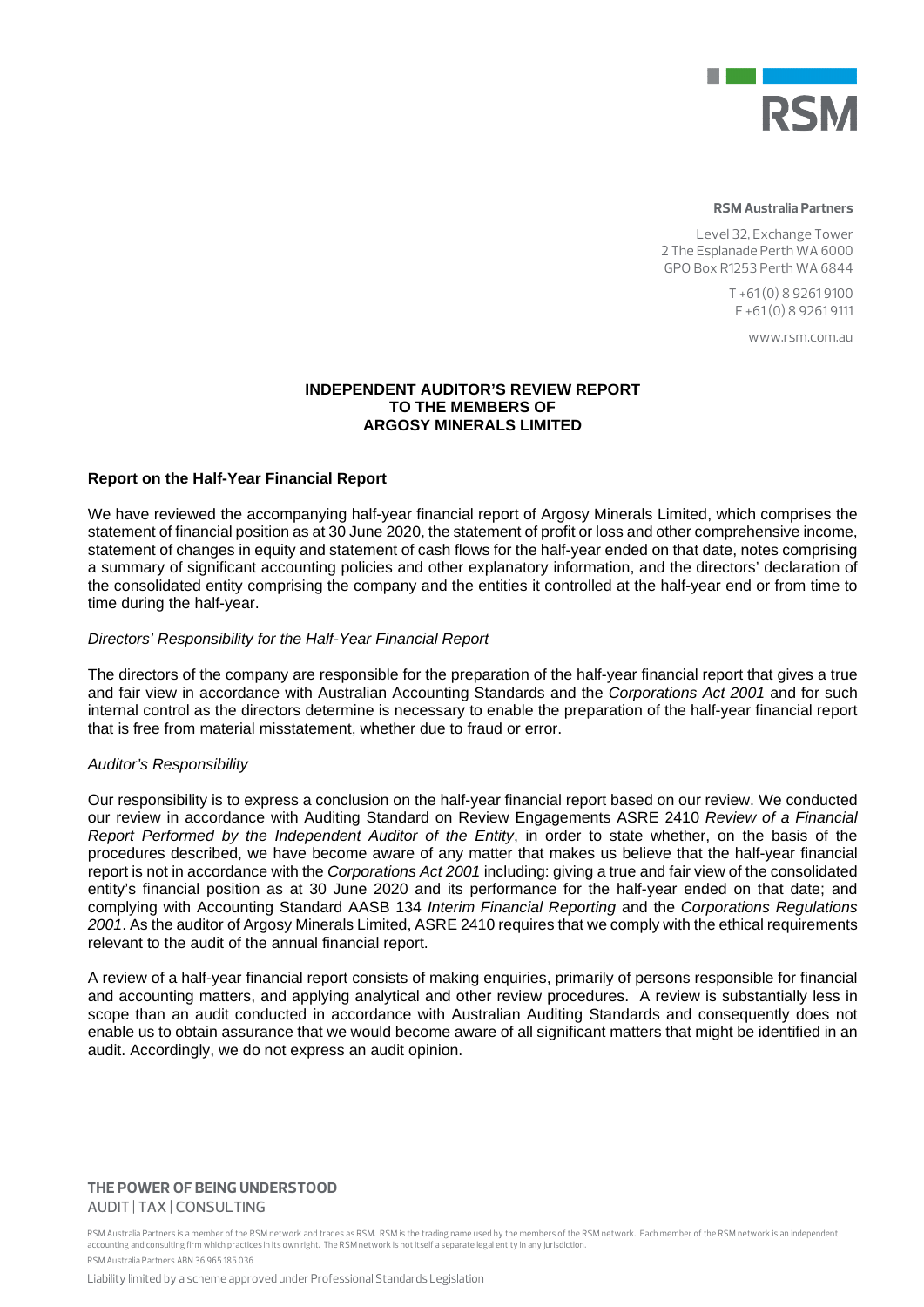

#### *Independence*

In conducting our review, we have complied with the independence requirements of the *Corporations Act 2001*. We confirm that the independence declaration required by the *Corporations Act 2001*, which has been given to the directors of Argosy Minerals Limited, would be in the same terms if given to the directors as at the time of this auditor's review report.

#### *Conclusion*

Based on our review, which is not an audit, we have not become aware of any matter that makes us believe that the half-year financial report of Argosy Minerals Limited is not in accordance with the *Corporations Act 2001*  including:

- (a) giving a true and fair view of the consolidated entity's financial position as at 30 June 2020 and of its performance for the half-year ended on that date; and
- (b) complying with Accounting Standard AASB 134 *Interim Financial Reporting* and *Corporations Regulations 2001*.

Ksm

RSM AUSTRALIA PARTNERS

 $\overline{I_{n,n}}$ 

Perth, WA TUTU PHONG Dated: 11 September 2020 Partner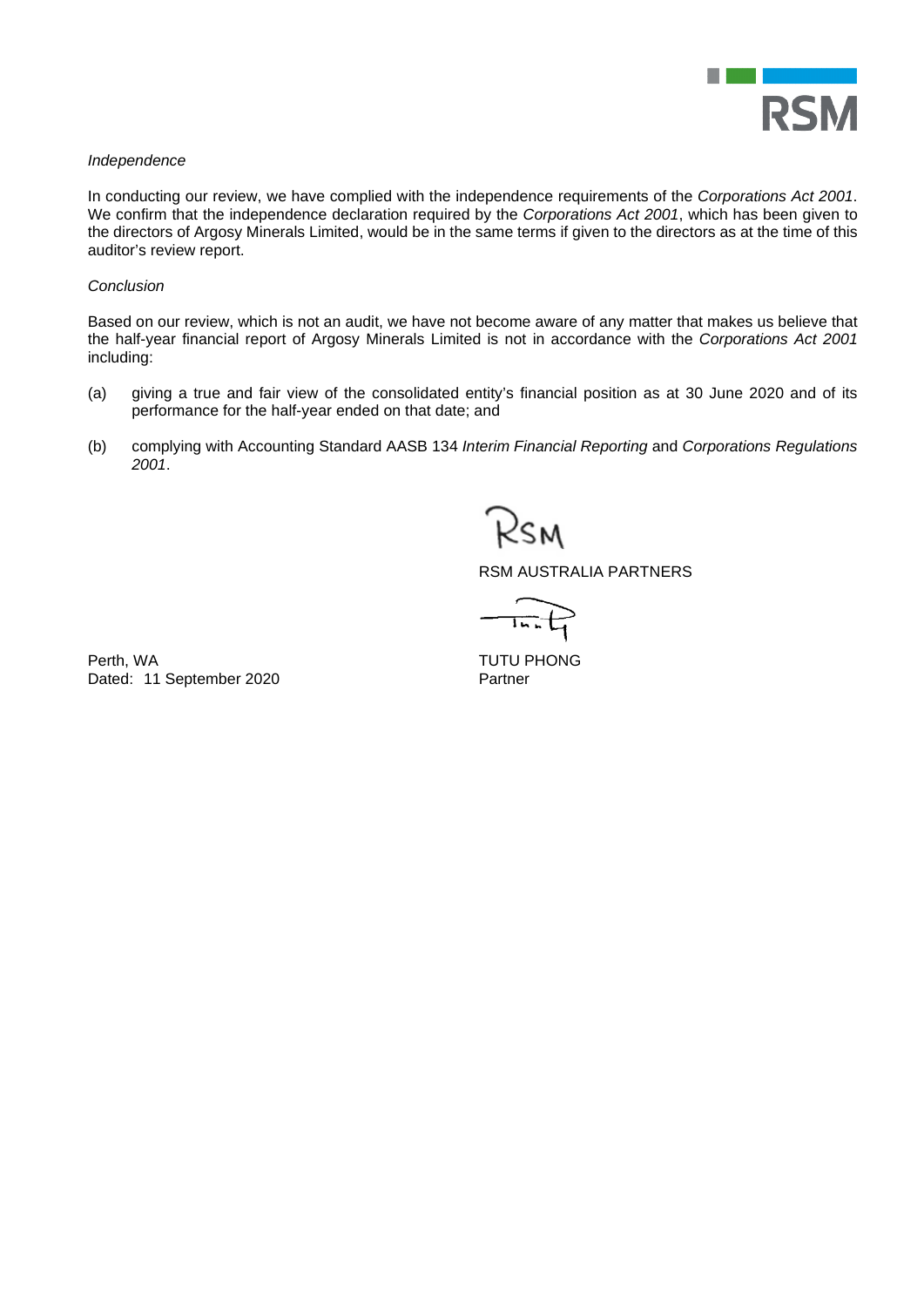

### **Directors' declaration**

In the Directors' opinion:

- the attached financial statements and notes comply with the *Corporations Act 2001*, *Australian Accounting Standard AASB 134 'Interim Financial Reporting'*, the *Corporations Regulations 2001* and other mandatory professional reporting requirements;
- the attached financial statements and notes give a true and fair view of the Group's financial position as at 30 June 2020 and of its performance for the financial half-year ended on that date; and
- there are reasonable grounds to believe that the company will be able to pay its debts as and when they become due and payable.

Signed in accordance with a resolution of Directors made pursuant to section 303(5)(a) of the *Corporations Act 2001*.

On behalf of the Directors

 $Z_{\mathcal{L}}$ 

**Jerko Zuvela Managing Director** Perth, Western Australia

11 September 2020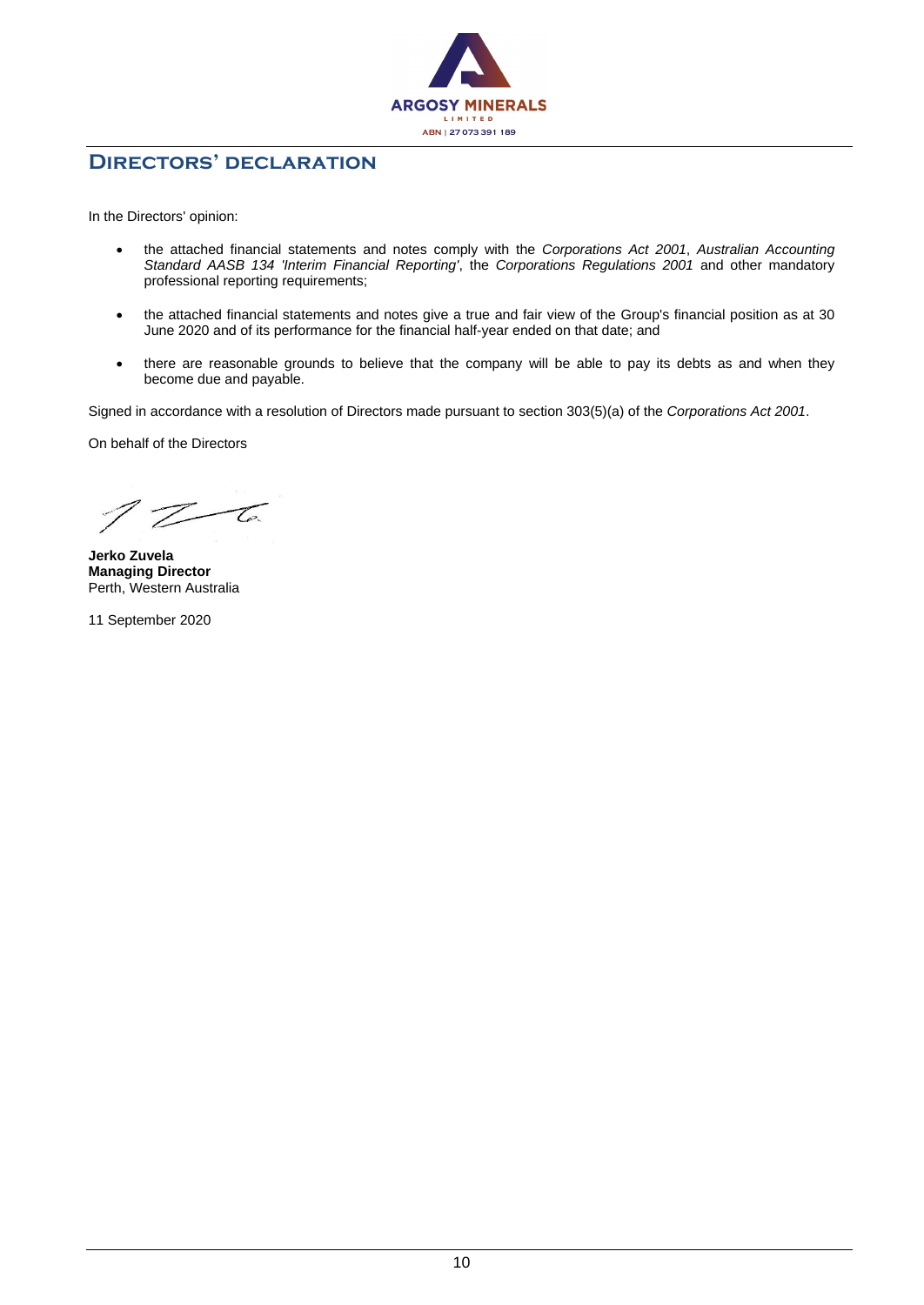

# **Consolidated statement of PROFIT OR LOSS AND OTHER comprehensive income**

# **For the half-year ended 30 June 2020**

|                                                                                                        |             | <b>Consolidated</b> |                 |  |
|--------------------------------------------------------------------------------------------------------|-------------|---------------------|-----------------|--|
|                                                                                                        | <b>Note</b> | 30 June<br>2020     | 30 June<br>2019 |  |
|                                                                                                        |             | \$                  | \$              |  |
| Other income                                                                                           | 4           | 57,578              | 35,896          |  |
| Accounting and corporate secretarial                                                                   |             | (60,000)            | (60,000)        |  |
| <b>ASX/ASIC fees</b>                                                                                   |             | (14, 398)           | (36,057)        |  |
| AGM/GM fees                                                                                            |             | (21, 519)           | (18, 227)       |  |
| Audit fees                                                                                             |             | (15,000)            | (13,000)        |  |
| Bank charges                                                                                           |             | (3,009)             | (3, 150)        |  |
| Depreciation                                                                                           |             | (19, 356)           | (21, 144)       |  |
| Directors' fees                                                                                        |             | (210, 675)          | (195, 675)      |  |
| Exploration and project assessments                                                                    |             | (108, 220)          | (134, 236)      |  |
| Insurance                                                                                              |             | (16, 103)           |                 |  |
| Finance costs                                                                                          |             | (7, 469)            | (10, 343)       |  |
| Office costs and rental expenses                                                                       |             | (21, 450)           | (27, 657)       |  |
| Professional fees                                                                                      |             | (230, 161)          | (149, 218)      |  |
| Share registry costs                                                                                   |             | (4, 451)            | (6, 130)        |  |
| Share based payments                                                                                   |             | (29, 579)           | (171, 889)      |  |
| Foreign exchange gain                                                                                  |             | 130,461             | 164,227         |  |
| Other expenses                                                                                         |             | (20, 477)           | (44, 907)       |  |
| Share of loss of joint venture accounted for using the equity method                                   | 8           | (792,671)           | (631, 110)      |  |
| Loss before income tax                                                                                 |             | (1,386,499)         | (1,322,620)     |  |
| Income tax expense                                                                                     |             |                     |                 |  |
| Loss attributable to Owners of Argosy Minerals Limited                                                 |             | (1, 386, 499)       | (1,322,620)     |  |
| Other comprehensive (loss)/income for the half-year                                                    |             |                     |                 |  |
| Items that may be reclassified subsequently to profit and loss                                         |             |                     |                 |  |
| Foreign currency translation                                                                           |             | (113, 501)          | 1,467,935       |  |
| Total comprehensive (loss)/gain for the half-year attributable to<br>owners of Argosy Minerals Limited |             | (1,500,000)         | 145,315         |  |
| Loss per share for loss attributable to ordinary equity holders<br>of the Group:                       |             |                     |                 |  |
| Basic and diluted loss per share (cents per share)                                                     | 10          | (0.14)              | (0.14)          |  |

The above consolidated Statement of Profit or Loss and Other Comprehensive Income should be read in conjunction with the Notes of the Financial Statements.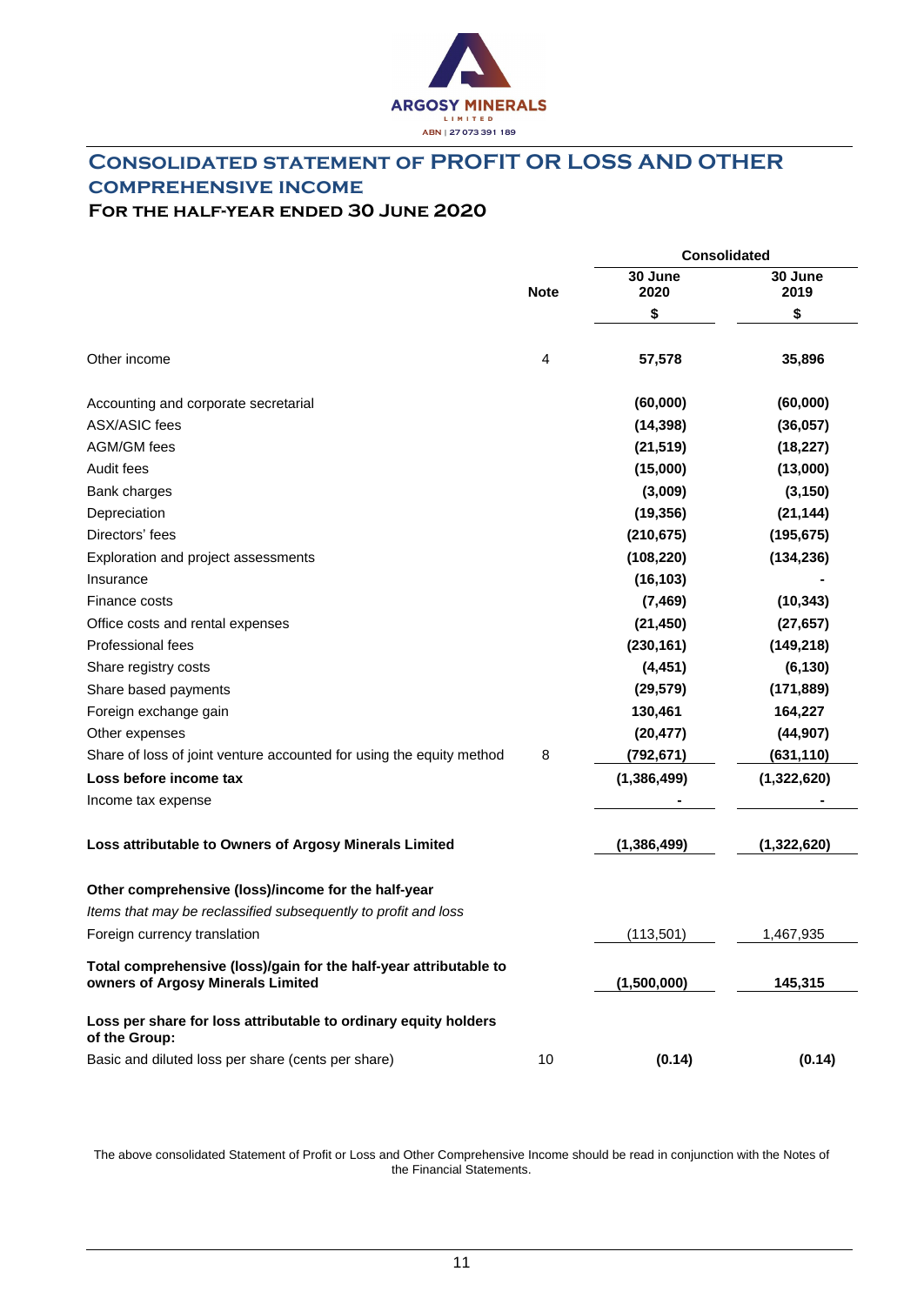

### **Consolidated statement of financial position As at 30 June 2020**

|                                                                     |             | <b>Consolidated</b> |                     |  |
|---------------------------------------------------------------------|-------------|---------------------|---------------------|--|
|                                                                     | <b>Note</b> | 30 June<br>2020     | 31 December<br>2019 |  |
|                                                                     |             | \$                  | \$                  |  |
| <b>Current assets</b>                                               |             |                     |                     |  |
| Cash and cash equivalents                                           |             | 4,402,844           | 5,967,398           |  |
| Trade and other receivables                                         |             | 30,158              | 34,628              |  |
| Other assets                                                        |             | 4,432               | 20,728              |  |
| <b>Total current assets</b>                                         |             | 4,437,434           | 6,022,754           |  |
| <b>Non-current assets</b>                                           |             |                     |                     |  |
| Plant and equipment                                                 |             | 2,085               | 2,532               |  |
| Right-of-use assets                                                 |             | 89,975              | 107,678             |  |
| Exploration and evaluation                                          |             | 2,104,622           | 1,935,736           |  |
| Advance to Puna Mining S.A.                                         |             | 7,958,904           | 7,125,928           |  |
| Investment accounted for using the equity method - Puna Mining S.A. | 8           | 8,869,400           | 9,773,470           |  |
| <b>Total non-current assets</b>                                     |             | 19,024,986          | 18,945,344          |  |
| <b>Total assets</b>                                                 |             | 23,462,420          | 24,968,098          |  |
| <b>Current liabilities</b>                                          |             |                     |                     |  |
| Trade and other payables                                            |             | 103,901             | 133,147             |  |
| Lease liabilities                                                   |             | 31,619              | 41,253              |  |
| <b>Total current liabilities</b>                                    |             | 135,520             | 174,400             |  |
| <b>Non-current liabilities</b>                                      |             |                     |                     |  |
| Lease liabilities                                                   |             | 87,323              | 83,701              |  |
| <b>Total non-current liabilities</b>                                |             | 87,323              | 83,701              |  |
| <b>Total liabilities</b>                                            |             | 222,843             | 258,101             |  |
| <b>Net assets</b>                                                   |             | 23,239,577          | 24,709,997          |  |
| <b>Equity</b>                                                       |             |                     |                     |  |
| Issued capital                                                      | $\mathbf 5$ | 89,023,264          | 89,023,264          |  |
| Reserves                                                            |             | 4,087,037           | 4,170,959           |  |
| <b>Accumulated losses</b>                                           |             | (69, 870, 724)      | (68, 484, 225)      |  |
| <b>Total equity</b>                                                 |             | 23,239,577          | 24,709,997          |  |

The above consolidated Statement of Financial Position should be read in conjunction with the Notes to the Financial Statements.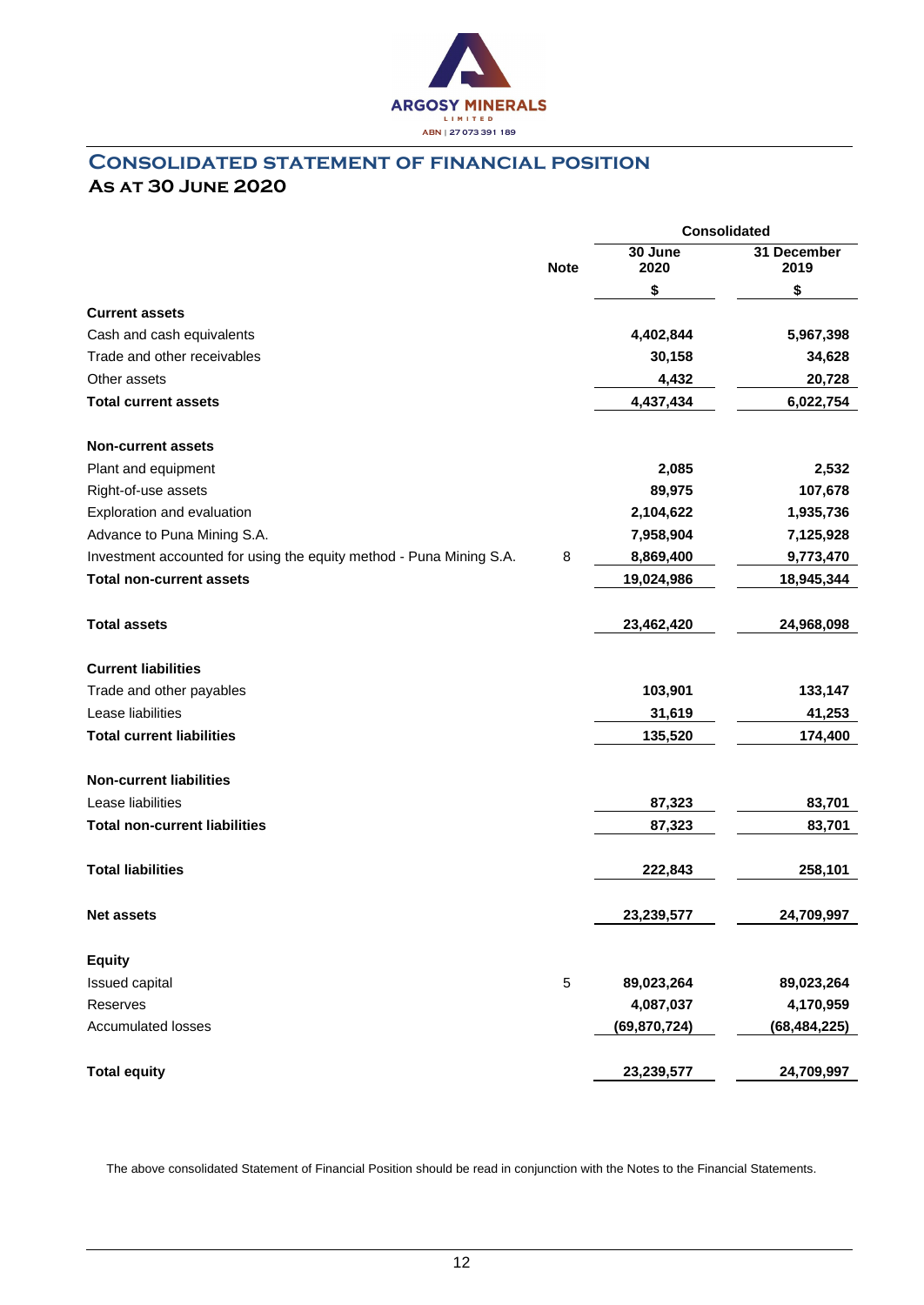

### **Consolidated statement of changes in equity For the half-year ended 30 June 2020**

|                                                                             | <b>Consolidated</b>   |                                                                              |                                              |                                     |                      |
|-----------------------------------------------------------------------------|-----------------------|------------------------------------------------------------------------------|----------------------------------------------|-------------------------------------|----------------------|
|                                                                             | <b>Issued capital</b> | <b>Share Based</b><br><b>Payment and</b><br><b>Options</b><br><b>Reserve</b> | Foreign<br><b>Currency</b><br><b>Reserve</b> | <b>Accumulated</b><br><b>Losses</b> | <b>Total</b>         |
|                                                                             | \$                    | \$                                                                           | \$                                           | \$                                  | \$                   |
| <b>Balance at 1 January 2019</b>                                            | 80,461,794            | 4,675,094                                                                    | (949, 733)                                   | (66,089,918)                        | 18,097,237           |
| Loss for the half-year                                                      |                       |                                                                              |                                              | (1,322,620)                         | (1,322,620)          |
| Other comprehensive income<br>Total comprehensive loss for the<br>half-year |                       | $\blacksquare$                                                               | 1,467,935<br>1,467,935                       | (1,322,620)                         | 1,467,935<br>145,315 |
| Transactions with owners in their<br>capacity as owners                     |                       |                                                                              |                                              |                                     |                      |
| Share issue - April 2019                                                    | 9,100,557             |                                                                              |                                              |                                     | 9,100,557            |
| Share issue costs                                                           | (908, 333)            |                                                                              |                                              |                                     | (908, 333)           |
| Share based payments                                                        |                       | 450,889                                                                      |                                              |                                     | 450,889              |
| <b>Total contributions by owners</b>                                        | 8,192,224             | 450,889                                                                      |                                              |                                     | 8,643,113            |
| Balance as at 30 June 2019                                                  | 88,654,018            | 5,125,983                                                                    | 518,202                                      | (67, 412, 538)                      | 26,885,665           |
|                                                                             |                       |                                                                              |                                              |                                     |                      |
| <b>Balance at 1 January 2020</b>                                            | 89,023,264            | 5,030,410                                                                    | (859, 452)                                   | (68, 484, 225)                      | 24,709,997           |
| Loss for the half-year                                                      |                       |                                                                              |                                              | (1,386,499)                         | (1,386,499)          |
| Other comprehensive income                                                  |                       |                                                                              | (113,501)                                    |                                     | (113, 501)           |
| Total comprehensive loss for the<br>half-year                               |                       |                                                                              | (113,501)                                    | (1,386,499)                         | (1,500,000)          |
| Transactions with owners in their<br>capacity as owners                     |                       |                                                                              |                                              |                                     |                      |
| Share based payments                                                        |                       | 29,580                                                                       |                                              |                                     | 29,580               |
| <b>Total contributions by owners</b>                                        |                       | 29,580                                                                       |                                              |                                     | 29,580               |
| Balance as at 30 June 2020                                                  | 89,023,264            | 5,059,990                                                                    | (972, 953)                                   | (69, 870, 724)                      | 23,239,577           |

The above consolidated Statement of Changes in Equity should be read in conjunction with the Notes to the Financial Statements.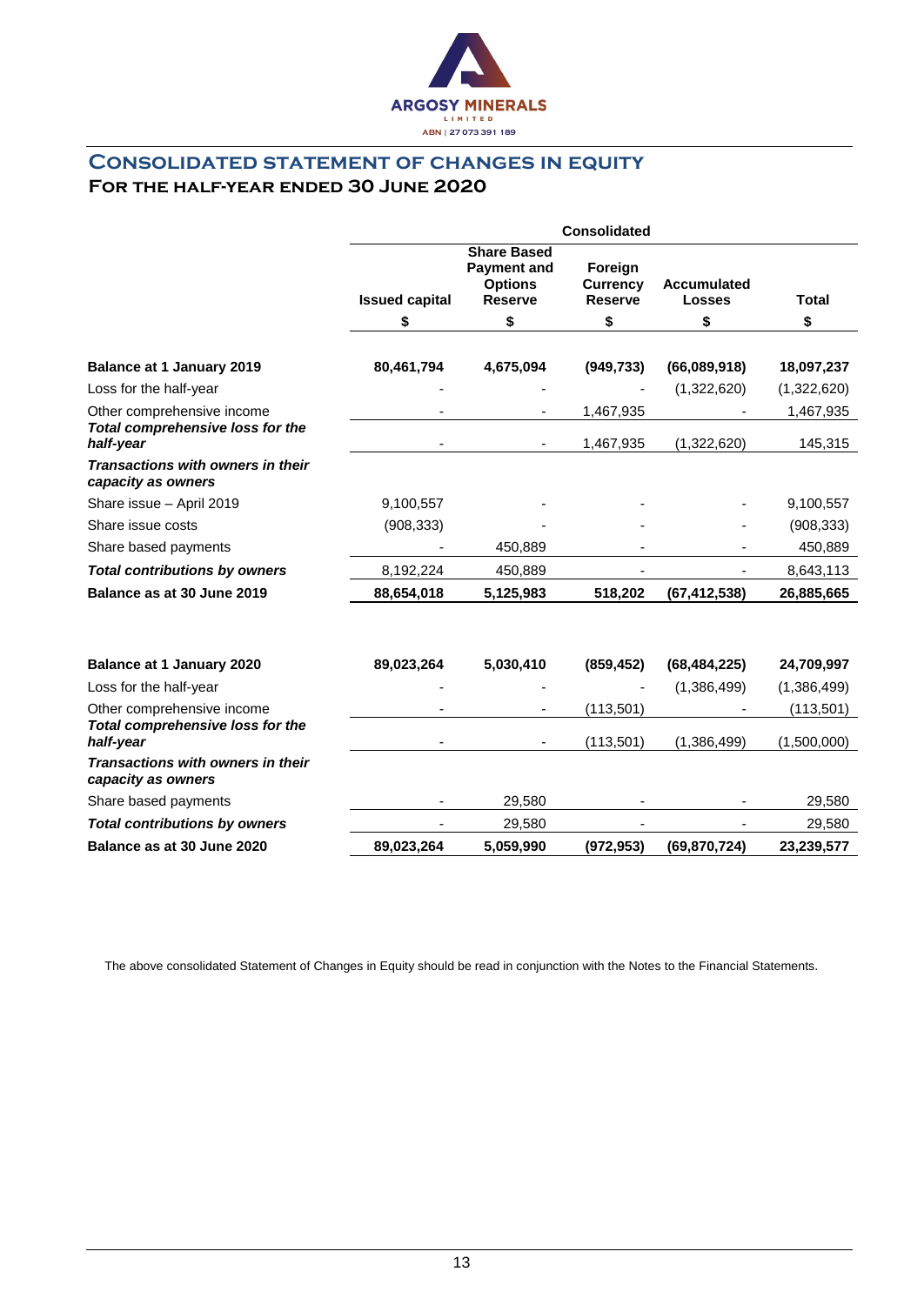

### **Consolidated statement of cash flows For the half-year ended 30 June 2020**

|                                                                       | <b>Consolidated</b> |                 |  |
|-----------------------------------------------------------------------|---------------------|-----------------|--|
|                                                                       | 30 June<br>2020     | 30 June<br>2019 |  |
|                                                                       | \$                  | \$              |  |
| Cash flows from operating activities                                  |                     |                 |  |
| Payments to suppliers and employees                                   | (712, 029)          | (997, 546)      |  |
| Payments for exploration and development expenditure                  | (195, 915)          | (190, 754)      |  |
| Interest received                                                     | 37,302              | 14,139          |  |
| Interest paid                                                         | (7, 469)            |                 |  |
| Other receipts                                                        | 24,591              | 21,757          |  |
| Net cash used in operating activities                                 | (853,520)           | (1, 152, 404)   |  |
| Cash flows from investing activities                                  |                     |                 |  |
| Advance to Puna Mining S.A.                                           | (715,665)           | (2,425,390)     |  |
| Net cash used in investing activities                                 | (715, 665)          | (2, 425, 390)   |  |
| Cash flows from financing activities                                  |                     |                 |  |
| Proceeds from issues of shares                                        |                     | 9,100,557       |  |
| Transaction costs relating to issue of shares                         | (1, 922)            | (629, 333)      |  |
| Repayment of lease liabilities                                        | (7, 219)            |                 |  |
| Net (cash used in) / provided by financing activities                 | (9, 141)            | 8,471,224       |  |
| Net (decrease) / increase in cash and cash equivalents                | (1,578,326)         | 4,893,430       |  |
| Effect of foreign exchange on cash and cash equivalents               | 13,772              | 17,308          |  |
| Cash and cash equivalents at the beginning of the financial half-year | 5,967,398           | 2,714,213       |  |
| Cash and cash equivalents at the end of the financial half-year       | 4,402,844           | 7,624,951       |  |

The above consolidated Statement of Cash Flows should be read in conjunction with the Notes to the Financial Statements.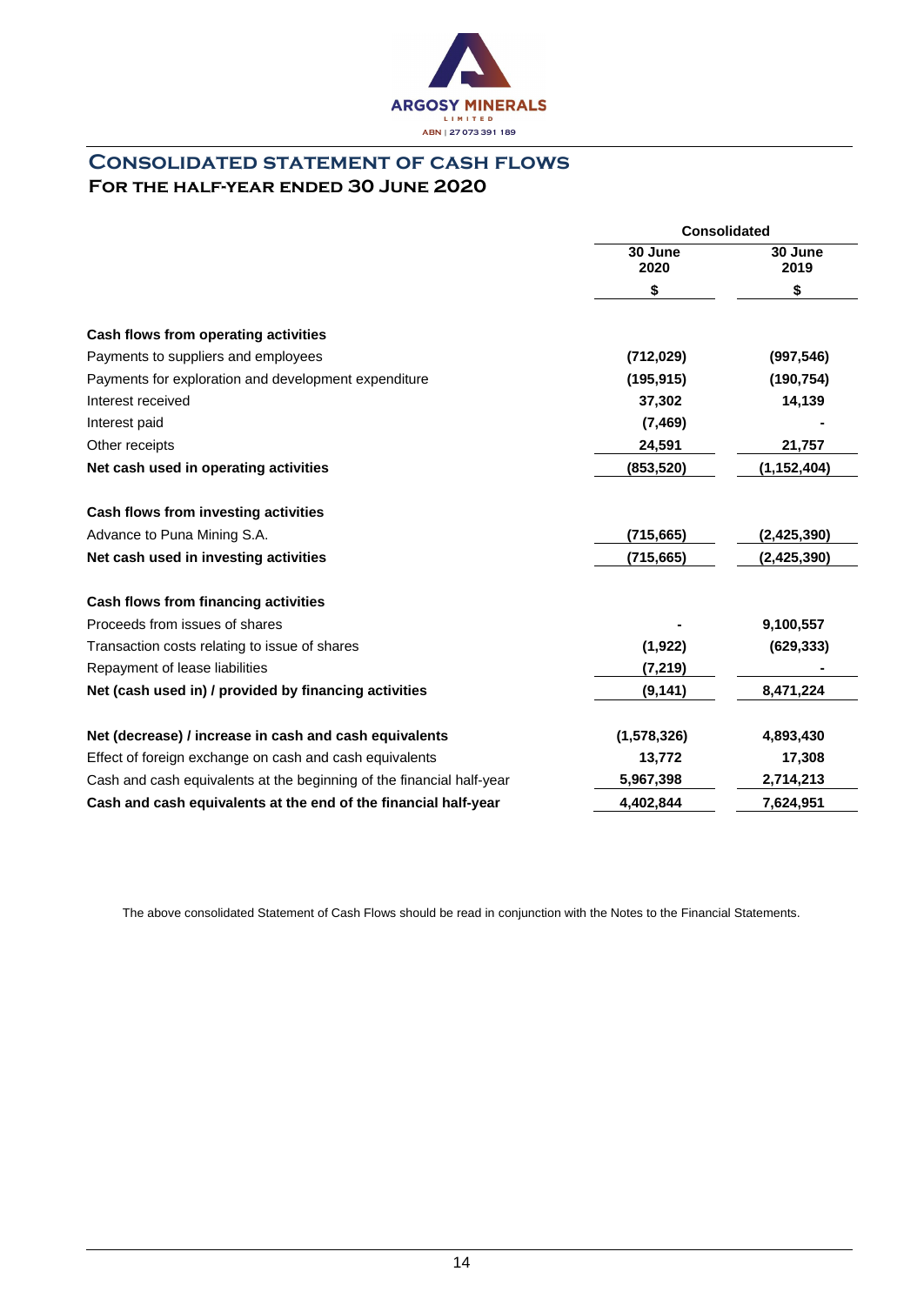

# **Notes to the financial statements**

### **For the half-year ended 30 June 2020**

#### **1. Basis of Preparation**

The financial report consists of consolidated financial statements for Argosy Minerals Limited and its subsidiaries (the 'Group').

These general purpose financial statements for the interim half-year reporting period ended 30 June 2020 have been prepared in accordance with Australian Accounting Standard AASB 134 'Interim Financial Reporting' and the Corporations Act 2001, as appropriate for for-profit oriented entities. Compliance with AASB 134 ensures compliance with International Financial Reporting Standard IAS 34 'Interim Financial Reporting'.

These general purpose financial statements do not include all the notes of the type normally included in annual financial statements. Accordingly, these financial statements are to be read in conjunction with the annual report for the year ended 31 December 2019 and any public announcements made by the company during the interim reporting period in accordance with the continuous disclosure requirements of the Corporations Act 2001.

The principal accounting policies adopted are consistent with those of the previous financial year and corresponding interim reporting period.

#### *New or amended Accounting Standards and Interpretations adopted*

The Group has adopted all of the new or amended Accounting Standards and Interpretations issued by the Australian Accounting Standards Board ('AASB') that are mandatory for the current reporting period.

Any new or amended Accounting Standards or Interpretations that are not yet mandatory have not been early adopted.

It has been determined by the Group that there was no impact, material or otherwise, of the new or amended Accounting Standards and Interpretations on its business and, therefore, no change was necessary to Group accounting policies.

#### **2. Segment Information**

Management has determined the operating segments based on the reports reviewed by the board of directors that are used to make strategic decisions. The Group does not have any operating segments with discrete financial information. The Group does not have any customers, and all the Group's assets and liabilities, as included in the Statement of Financial Position, are located within Australia, Argentina and USA.

The Board of Directors review internal management reports on a monthly basis that is consistent with the information provided in the statement of comprehensive income, statement of financial position and statement of cash flows. As a result, no reconciliation is required because the information as presented in the face of the financial statements is what is used by the Board to make strategic decisions.

#### **3. Dividends**

No dividend has been paid or is proposed in respect of the half-year ended 30 June 2020 (2019: None).

#### **4. Other Income**

Other income for the half-year includes the following items, which are significant because of their nature, size or incidence:

|                     |                 | <b>Consolidated</b> |  |
|---------------------|-----------------|---------------------|--|
|                     | 30 June<br>2020 | 30 June<br>2019     |  |
|                     |                 |                     |  |
| <b>Other Income</b> |                 |                     |  |
| Interest            | 31,990          | 14,139              |  |
| Other income        | 25,588          | 21,757              |  |
| Total other income  | 57,578          | 35,896              |  |
|                     |                 |                     |  |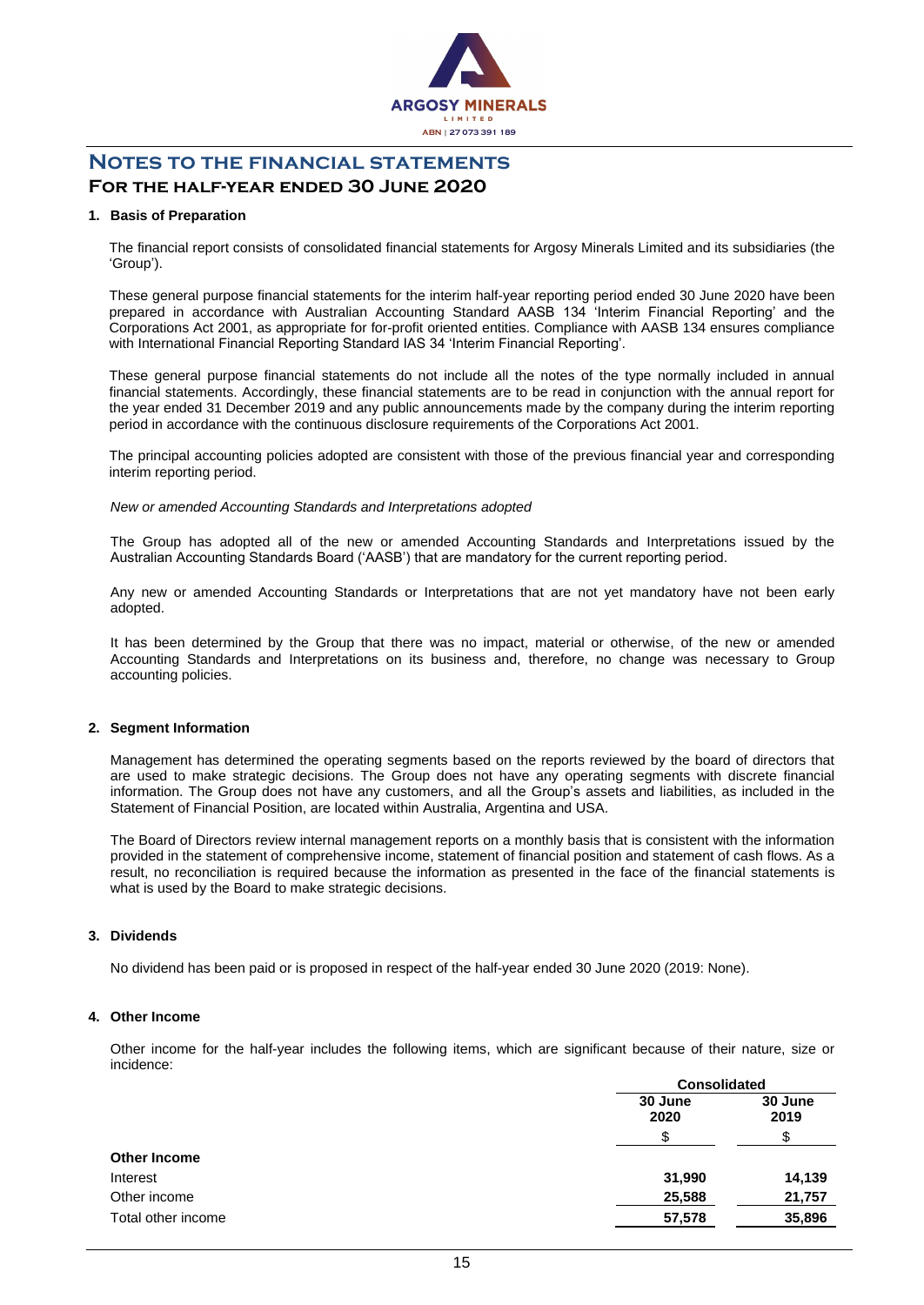

### **Notes to the financial statements For the half-year ended 30 June 2020**

#### **5. Issued Capital**

As at 30 June 2020, there were 1,019,502,141 shares on issue. There were no movements in share capital during the current half-year.

#### **6. Commitments**

There have been no material changes to the Group's capital or other expenditure commitments since 31 December 2019.

#### **7. Contingencies**

There are no material contingent liabilities or contingent assets of the Group at the reporting date.

#### **8. Joint Venture accounted for using the Equity Method**

The Company has a 77.5% interest in Puna Mining S.A. - the entity that owns the Rincon Lithium Project located in the "Lithium Triangle" in Salta Province, Argentina.

The Company has joint control over this investment, which as a joint venture is accounted for using the equity method.

The carrying amount of the investment in Puna Mining S.A. has changed as follows in the six months to June 2020:

|                                          | Reporting entity's percentage<br>holdings |                                         |  |
|------------------------------------------|-------------------------------------------|-----------------------------------------|--|
|                                          | 30 June<br>2020                           | 31 December<br>2019                     |  |
| <b>Name</b>                              |                                           |                                         |  |
| Puna Mining S.A.                         | 77.5 %                                    | 77.5%                                   |  |
|                                          | <b>Consolidated</b>                       |                                         |  |
|                                          | \$                                        |                                         |  |
|                                          |                                           | For the Half-Year Ended<br>30 June 2020 |  |
| Opening balance - 1 January 2020         |                                           | 9,773,470                               |  |
| Share of losses of joint venture         |                                           | (792, 671)                              |  |
| Foreign exchange translation differences | (111,399)                                 |                                         |  |
| Closing balance - 30 June 2020           |                                           | 8,869,400                               |  |

The Company has the right to ultimately earn a 90% interest in Puna Mining S.A, subject to terms and conditions outlined in the Second Earn-In Joint Venture Agreement.